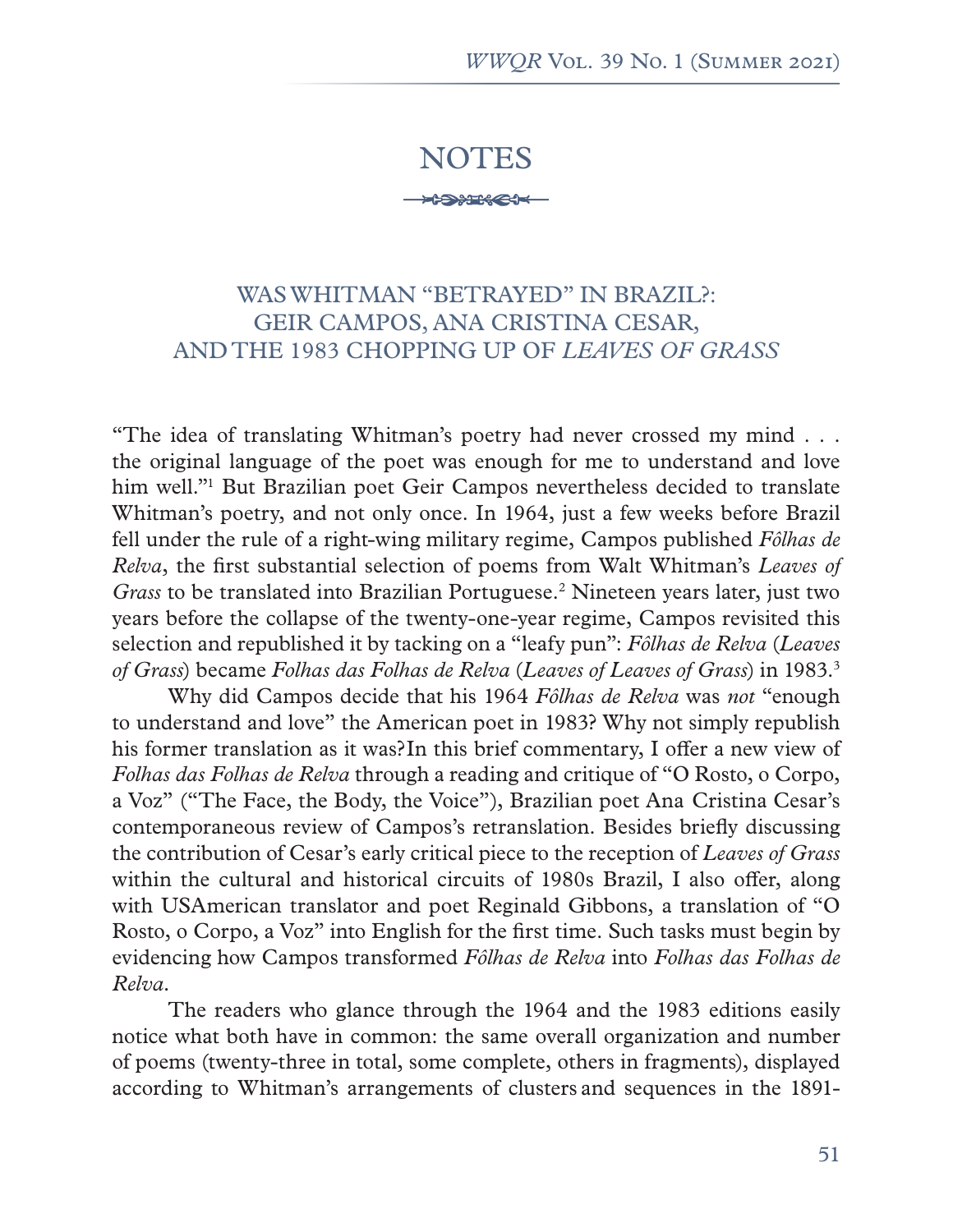1892 final, or "death bed" edition of *Leaves of Grass.* A more detailed look at them, however, could leave readers bewildered. To start with, and in radical contrast with the 1964 volume, *Folhas das Folhas de Relva* features Campos's inclusion of extensive paratexts—a pen-and-ink portrait of Whitman drawn by Japanese-descent artist Joji Kussunoki; a biographical note summarizing Campos's life and professional achievements; a preface written by countercultural Brazilian poet Paulo Leminski; a list of other books published in the same series, accompanied by blurbs and reviews; and Campos's own "Esta Tradução" ("This Translation"), a combining of a critical introduction with a quasi-theory of translation that opens with a suggestive epigraph, "I too am untranslatable," Whitman's verse 52 in "Song of Myself."

It is in "Esta Tradução" that Campos attempted an explanation of his second change in the 1983 edition: the title itself. He writes, "this is a translation of selected poems of *Leaves of Grass* by Walt Whitman which, by parodying the title *Flores das 'Flores do Mal'* (*The Flowers of 'The Flowers of Evil'*), quite a find by Guilherme de Almeida for his translation of selected poems of Charles Baudelaire's *Fleurs du Mal,* could only be titled *Folhas das Folhas de Relva*" (141).4 Campos's play on de Almeida's translation of Baudelaire's original title, as well as on Whitman's and his own in 1964, added more layers to emphasize the rewritings that his 1983 edition had gone through. The reader holding *Folhas das Folhas de Relva* was left with no doubt that the *Leaves of Grass* s/he was about to get acquainted with was, for better or for worse, "loose leaves."

The most crucial and substantive change is on the level of poetics. Campos drastically remodeled Whitman's poetry: he rearranged the original syntax and the typographical position of the poems on the page, deleted his old punctuation, added some that was new, used altered typefaces and fonts, and updated, so to speak, Whitman's diction so as to fit it into the 1980s Brazilian countercultural ethos and imaginary. Most blatantly, he dismembered Whitman's stretched-out lines into halves of roughly equal length, rendering the original poems almost unrecognizable. Campos's gesture, in sum, conventionalized—or "remodernized"—the greatest novelty of Whitman's lineation, what Brazilian critic Ivo Barroso has described as his "versicular-liturgical outpouring" (Barroso).5

Campos justifies these radical changes in "Esta Tradução" under Czech translation theorist Josef Cermák's rubrics "sous-interpretée" and "sur-interpretée." *Folhas das Folhas de Relva,* Campos explains, is "an 'over-interpretation' of selected poems and fragments of Walt Whitman's *Leaves of Grass* . . . whereas the 'under-interpretation' moves the translation toward the writer, the 'over-interpretation' moves it toward the reader."6 That is, whereas in 1964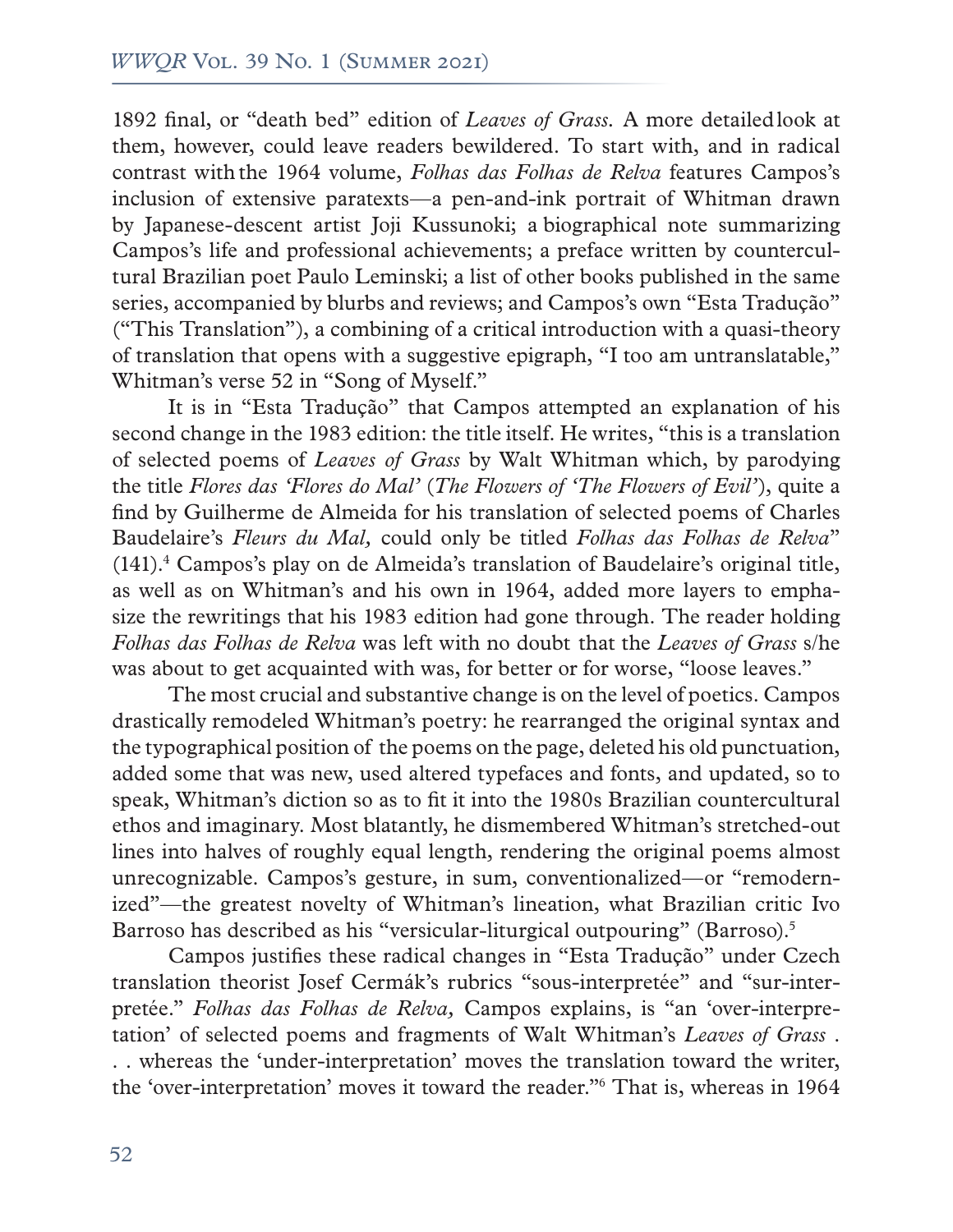Campos attempted to preserve, as he put it, "what the original has in terms of strangeness" by strictly creating a translational equivalence of Whitman's source language, culture, and poetics, in 1983 he went "beyond-the-limit" and "over-interpreted" the poet by "erasing (Whitman's) exotic characteristics," radically minimizing the 1964 equivalence.7

Not convinced by Campos's justification, the Brazilian poet Ana Cristina Cesar—to whom Whitman was an acknowledged forefather and a holistic presence in her works—grabs a pen and writes "O Rosto, o Corpo, a Voz" ("The Face, the Body, the Voice"), the first review of Campos's "leafy choppings-up." Published in the leftist Brazilian newspaper *Jornal do Brasil* just a few weeks after *Folhas das Folhas de Relva* had made its *entrée* into the Brazilian cultural landscape in 1983, the review reflects Cesar's strong disapproval of Campos's gesture. She argues, "no goal of popularizing —and no theoretical option concerning translation itself—seems to justify these abrupt choppings-up of the original line that unnecessarily betray the literary intention of the American poet."8 And, borrowing Portuguese poet Álvaro de Campos's epithets when describing Whitman's verses in his own "Saudação a Walt Whitman"9 ("Salute to Walt Whitman"), Cesar is quite direct about what makes Whitman distinctively Whitman, at least formally: "where are the jump-verses, the leap-verses, the spasm-poems for the Brazilian reader—be he erudite or not?."10

It is difficult not to partly agree with Cesar's remarks, especially when form is taken into account. Campos—some might argue—visually updated *Leaves of Grass* "backward" in *Folhas das Folhas de Relva*: Whitman's poems appear less idiosyncratic and constrained; and Whitman, in turn, seems a stylistically conservative poet. But rather than "betraying Whitman's literary intention" with his "loose poems" (i.e. translations), as Cesar put it, I read Campos's gesture in 1983 as his attempt to retranslate Whitman's "content" rather than Whitman's "form," a dichotomy that Cesar is somewhat oblivious to in her review, but that Campos himself was quite aware of. Proof of this is the answer he gives to Brazilian scholar Maria Clara Bonetti Paro after being questioned in a personal letter whether *Folhas das Folhas de Relva* would have met with less success had Whitman's verses not been fragmented: "I think Whitman's 'content' does not depend on the 'form' of his verse.  $\dots$ ."<sup>11</sup>

The explanation I have given elsewhere for Campos's assertion that "Whitman's content does not depend on the form of his verse" goes beyond Cesar's remarks concerning formal equivalences in translation.12 I have read *Folhas das Folhas de Relva* as a paragon of what I called inter-creation: a translation practice in which the translator aims at preserving and balancing the